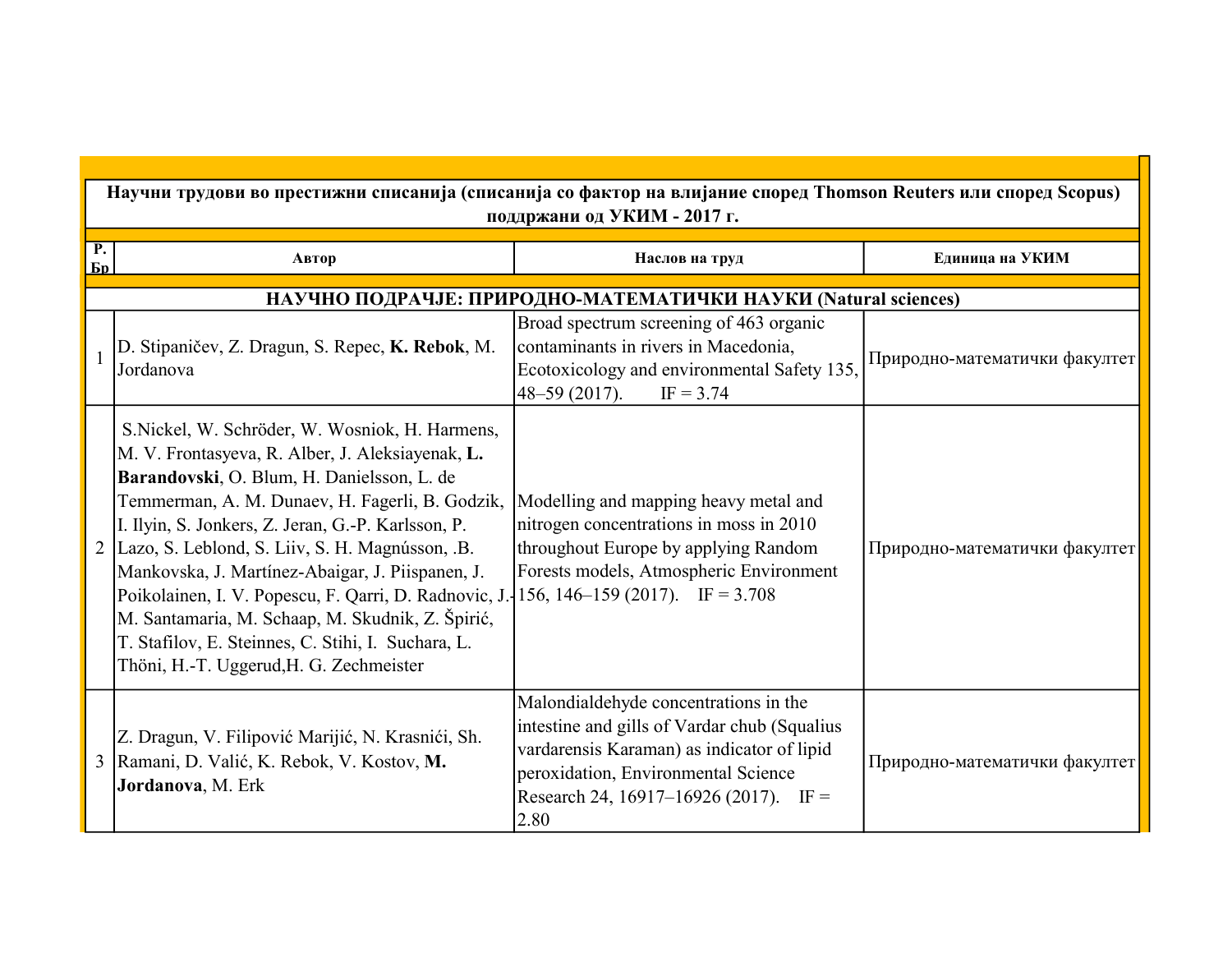|                         | 4 A. Gjurchinovski, E. Schöll, A. Zakharova                                                                                                                                                                                                                                                                                                                                                                                                                                                                                                                                                                  | Control of amplitude chimeras by time delay<br>in oscillator networks, Physical Review E 95,<br>$042218(2017)$ . IF = 2.366                                              | Природно-математички факултет |
|-------------------------|--------------------------------------------------------------------------------------------------------------------------------------------------------------------------------------------------------------------------------------------------------------------------------------------------------------------------------------------------------------------------------------------------------------------------------------------------------------------------------------------------------------------------------------------------------------------------------------------------------------|--------------------------------------------------------------------------------------------------------------------------------------------------------------------------|-------------------------------|
| $\overline{\mathbf{5}}$ | W. Schröder, S. Nickel, S. Schönrock, R.<br>Schmalfuß, W. Wosniok, M. Meyer, H. Harmens,<br>M. V. Frontasyeva, R. Alber, J. Aleksiayenak, L.<br>Barandovski, O. Blum, A. Carballeira, M. Dam, H.<br>Danielsson, L. De Temmermann, A. M. Dunaev, B.<br>Godzik, K. Hoydal, Z. Jeran, G.-P. Karlsson, P.<br>Lazo, S. Leblond, J. Lindroos, S. Liiv, S. H.<br>Magnússon, B. Mankovska, E. Núñez-Olivera, J.<br>Piispanen, J. Poikolainen, I. V. Popescu, F. Qarri, J.-<br>M. Santamaria, M. Skudnik, Z. Špirić, T. Stafilov,<br>E. Steinnes, C. Stihi, I. Suchara, L. Thöni, H.-T.<br>Uggerud, H. G. Zechmeister | Annals of Forest Science 74, 31 (2017).<br>$IF = 2.357$                                                                                                                  | Природно-математички факултет |
|                         | 6   M. Kresoja, M. Luzanin, I. Stojkovska                                                                                                                                                                                                                                                                                                                                                                                                                                                                                                                                                                    | Adaptive stochastic approximation algorithm,<br>Numerical Algorithms 76(4), 917-937<br>$(2017)$ . IF = 1.536                                                             | Природно-математички факултет |
| 7 <sup>1</sup>          | A. Kale, Z. Levkov, B. Karthick                                                                                                                                                                                                                                                                                                                                                                                                                                                                                                                                                                              | Typification of two species of Luticola<br>(Bacillario-phyta) from aerophilic habitats of<br>the Western Ghats, India, Phytotaxa 298(1),<br>$IF = 1.24$<br>29-42 (2017). | Природно-математички факултет |
| 8 <sup>1</sup>          | I. Jüttner, D. M. Williams, S. Gurung, B. Van der<br>Vijver, Z. Levkov, C. M. Sharma, S. Shara, E. J.<br>Cox                                                                                                                                                                                                                                                                                                                                                                                                                                                                                                 | The genus Odontidium (Bacillariophyta) in<br>the Himalaya-a preliminary account of some<br>taxa and their distribution, Phytotaxa 332,<br>$1-21.$ IF = 1.24              | Природно-математички факултет |
|                         | 9 Gj. Markovski, A. Buklla                                                                                                                                                                                                                                                                                                                                                                                                                                                                                                                                                                                   | On Product of Spaces of Quasicomponents,<br>Filomat 31(20), 6307–6311 (2017).<br>$IF =$<br>0.695                                                                         | Природно-математички факултет |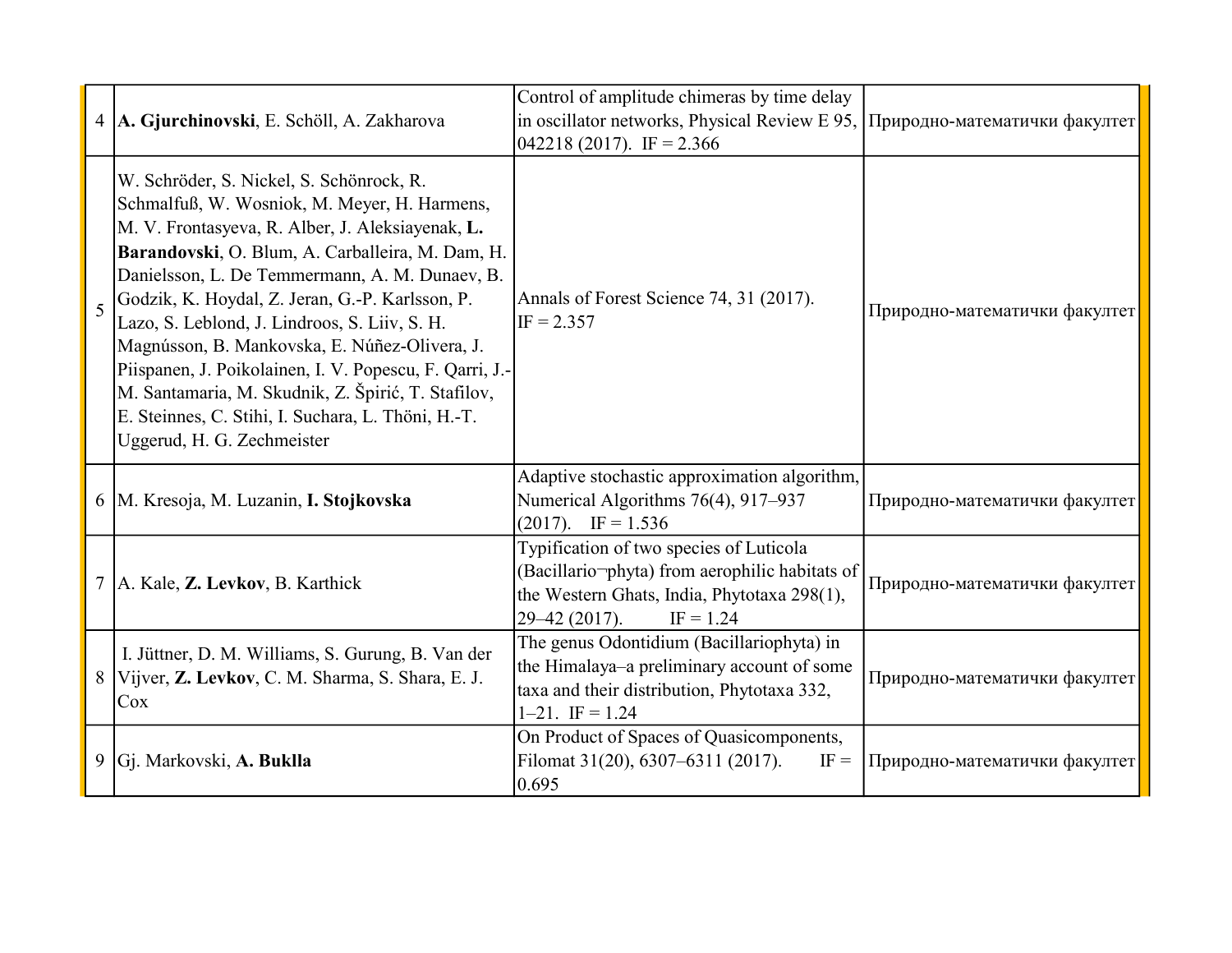| 10             | M. Jordanova, K. Rebok, A. Spasova, D.<br>Roganovic-Zafirova,                        | Gill lesions in Prespa barbel (Barbus<br>prespensis) inhabiting a polluted area of Lake<br>Prespa, Archives of Biological Sciences<br>$(69(2), 285-289 (2017))$ . IF = 0.352                                                                                        | Природно-математички факултет |
|----------------|--------------------------------------------------------------------------------------|---------------------------------------------------------------------------------------------------------------------------------------------------------------------------------------------------------------------------------------------------------------------|-------------------------------|
|                |                                                                                      | НАУЧНО ПОДРАЧЈЕ: ТЕХНИЧКО-ТЕХНОЛОШКИ НАУКИ (Engineering and technology)                                                                                                                                                                                             |                               |
|                | A. McKane, P. Therkelsen, A. Scodel, P. Rao, A.<br>Fossa, A. Lazarevska, M. Matteini | PREDICTING THE UANTIFIABLE<br>IMPACTS OF ISO 50001 ON CLIMATE<br>CHANGE MITIGATION, Energy Policy<br>107, 278–288 (2017). IF = $4.039$                                                                                                                              | Машински факултет             |
| $\overline{2}$ | J. Jovanova, M. Frecker, R. Hamilton, T. Palmer                                      | TARGET SHAPE OPTIMIZATION OF<br>FUNCTIONALLY GRADED SHAPE<br>MEMORY ALLOY COMPLIANT<br>MECHANISMS, Journal of Intelligent<br>Material Systems and Structures 28, 1-12<br>(2017).<br>$IF = 0.83$                                                                     | Машински факултет             |
| 3              | Z. Markov, I. Jovanovski, D. Dimitrovski                                             | MULTI-CRITERIA ANALYSIS<br>APPROACH FOR SELECTION OF THE<br>MOST APPROPRIATE TECHNOLOGY<br>FOR MUNICIPALITY WASTEWATER<br><b>TREATMENT, Journal of Environmental</b><br>Protection and Ecology 18, 29–303 (2017).<br>$IF = 0.774$                                   | Машински факултет             |
| 4              | I. Iliev, Z. Markov, P. Popovski                                                     | NUMERICAL INVESTIGATION OF THE<br>"TANDEM CASCADE" EFFECTS FOR<br>THE FLOW THROUGH STAY AND<br><b>GUIDE VANES OF A FRANCIS TURBINE,</b><br>Iranian Journal of Science and Technology,<br>Transactions of Mechanical Engineering 41,<br>169–176 (2017). IF = $0.732$ | Машински факултет             |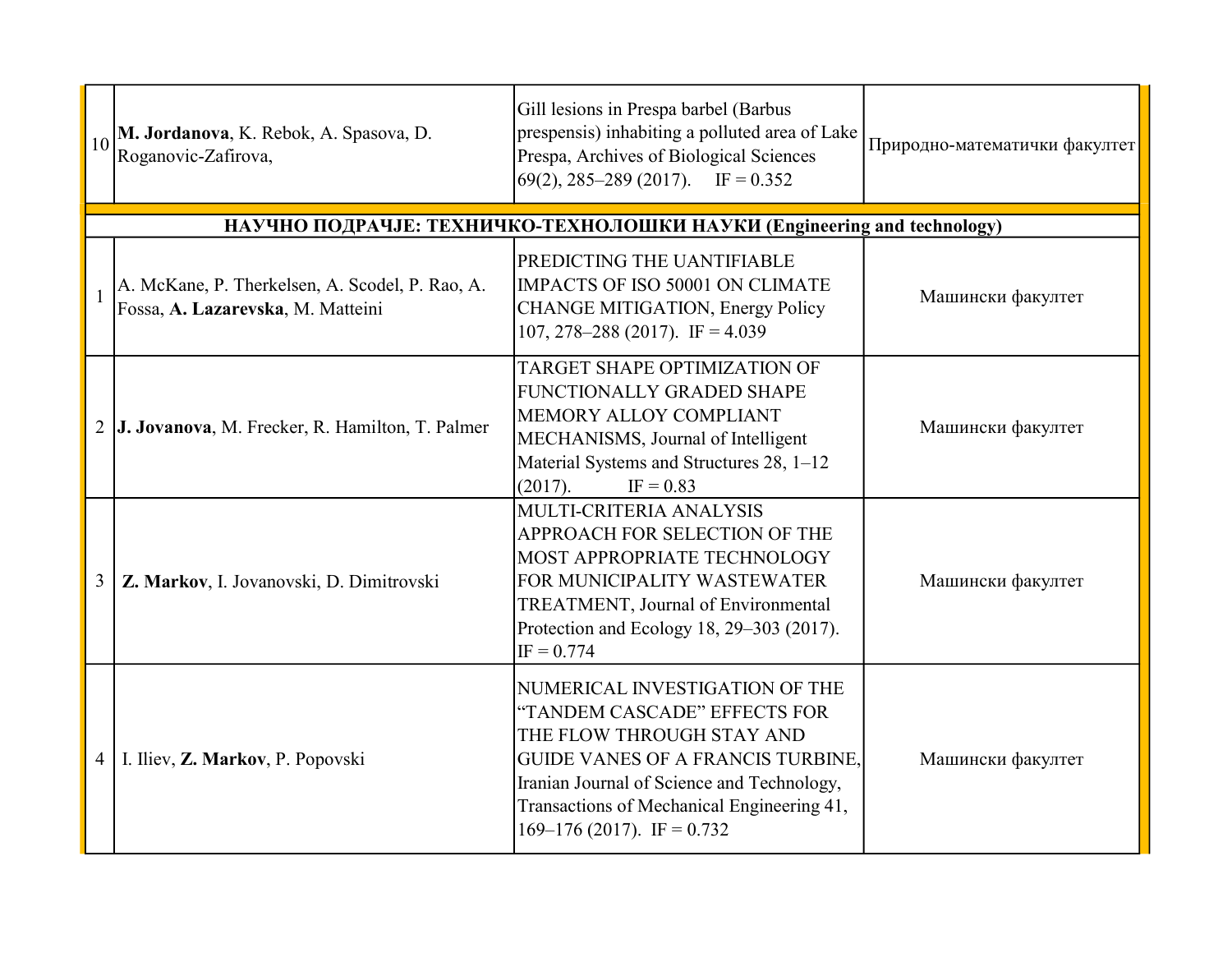| 5 <sup>5</sup> | I. Mircheski, T. Rizov                                                                                              | IMPROVED NONDESTRUCTIVE<br><b>DISASSEMBLY PROCESS USING</b><br><b>AUGMENTED REALITY AND RFID</b><br>PRODUCT/PART TRACKING, Tem<br>Journal – Technology Education<br>Management Informatics 6, 671-677 (2017).<br>$IF = 0.12$                | Машински факултет                                            |
|----------------|---------------------------------------------------------------------------------------------------------------------|---------------------------------------------------------------------------------------------------------------------------------------------------------------------------------------------------------------------------------------------|--------------------------------------------------------------|
|                | 6 Bojan Boshevski, Ile Mircheski                                                                                    | <b>BICYCLE HELMET DESIGN AND THE</b><br><b>VIRTUAL VALIDATION OF THE</b><br>IMPACT, AERODYNAMICS AND<br>PRODUCTION PROCESS,<br>FactaUniversitatis, series: Mechanical<br>Engineering 15, 353–366 (2017).<br>$IF = 0.10$                     | Машински факултет                                            |
| $\tau$         | A. Milchevski, M. Gusev                                                                                             | <b>IMPROVED PIPELINED WAVELET</b><br><b>IMPLEMENTATION FOR FILTERING</b><br><b>ECG SIGNALS, Pattern Recognition Letters</b><br>$95, 85 - 90 (2017)$ .<br>$IF = 1.952$                                                                       | Факултет за информатички науки<br>и компјутерско инженерство |
|                | A. Karamanov, P. Paunovic, B. Rangelov, E.<br>8 Ljatifi, A. Kamusheva, G. Nacevski, E.<br>Karamanova, A. Grozdanov, | VITRIFICATION OF HAZARDOUS Fe-Ni<br>WASTES INTO GLASS-CERAMIC WITH<br>FINE CRYSTALINE STRUCTURE AND<br><b>ELEVATED EXPLOITATION</b><br>CHARACTERISTICS, Journal of<br>Environmental Chemical Engineering 5,<br>$ 432-441(2017).$ IF = 1.385 | Технолошко-металуршки<br>факултет                            |
| 9              | V. Zileska Pancovska, S. Petrusheva, A. Petrovski                                                                   | PREDICTING SUSTAINABILITY<br>ASSESSMENT AT EARLY FACILITIES<br>DESIGN PHASE, Facilities 35, 388-404<br>(2017).<br>$IF = 0.421$                                                                                                              | Архитектонски факултет                                       |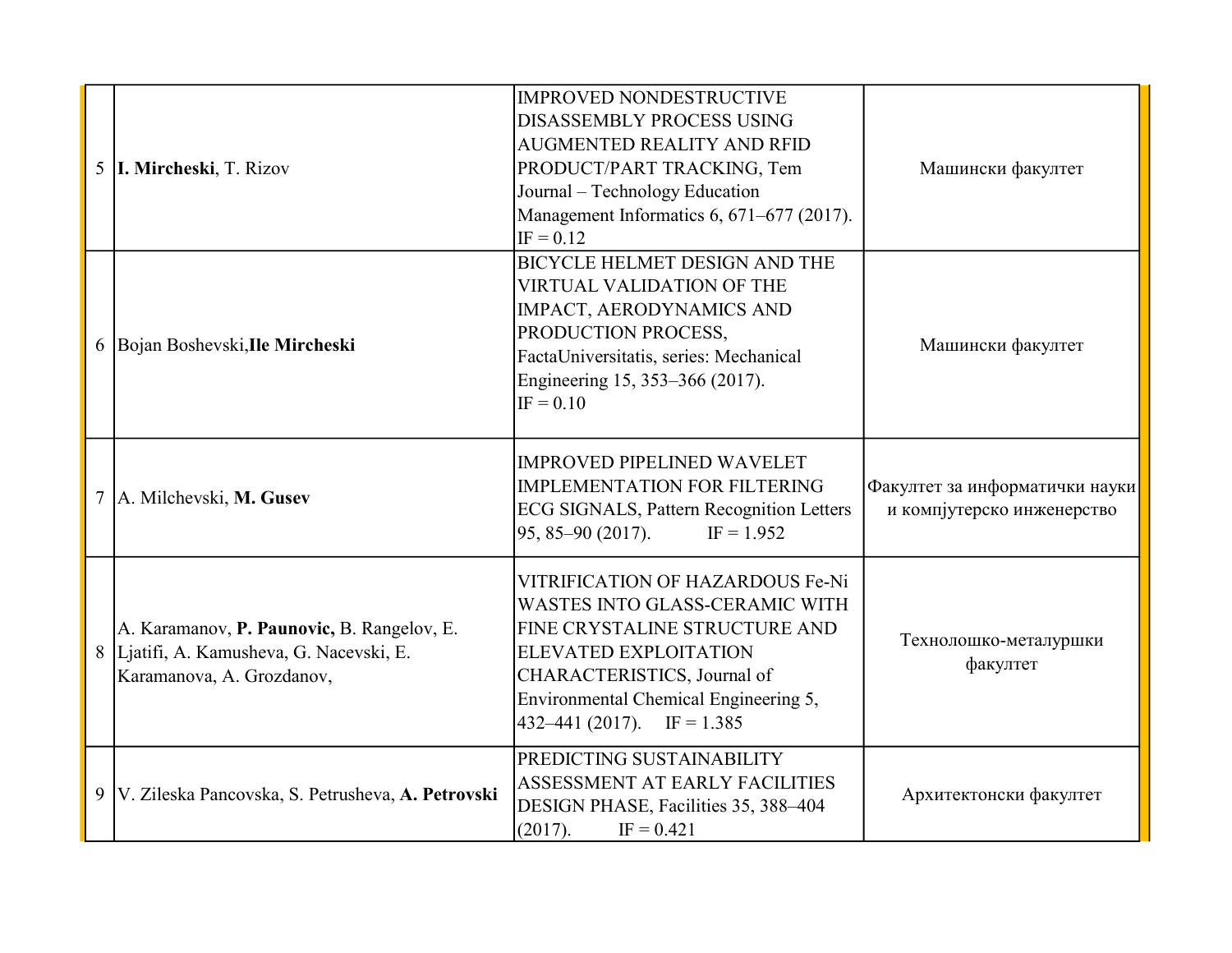|                | S. Bogoevska, M. Spiridonakos, E. Chatzi, E.<br>Dumova-Jovanovska, R. Hoffer                                                     | A DATA-DRIVEN DIAGNOSTIC<br><b>FRAMEWORK FOR WIND TURBINE</b><br>STRUCTURES: A HOLISTIC APPROACH,<br>Sensors 17, 1–2 (2017). F = 2.475                                                                                                                                                                                                    | Градежен факултет     |
|----------------|----------------------------------------------------------------------------------------------------------------------------------|-------------------------------------------------------------------------------------------------------------------------------------------------------------------------------------------------------------------------------------------------------------------------------------------------------------------------------------------|-----------------------|
|                | G. Elia, F. Gotecchia, G. Pedone, J. Vaunat, P.<br>11 Vardon, C. Pereia, S. Springman, M. Rouainia, J.<br>Josifovski, A. Nocilla | NUMERICAL MODELLING OF SLOPE-<br><b>VEGETATION-ATMOSPHERE</b><br><b>INTERACTION: AN OVERVIEW,</b><br>Quartterly Journal of Engineering Geology<br>and Hidrogeology 50, 249-270 (2017). IF =<br>0.818                                                                                                                                      | Градежен факултет     |
|                |                                                                                                                                  | НАУЧНО ПОДРАЧЈЕ: МЕДИЦИНСКИ НАУКИ (Medical and health sciences)                                                                                                                                                                                                                                                                           |                       |
|                | K. Mladenovska, A. Daka Grapci, M. Vavlukis, A.<br>Kapedanovska, A. Eftimov, N. Matevska<br>Geshkovska, D. Nebija, A.J. Dimovski | <b>INFLUENCE OF SLCO1B1</b><br>POLYMORPHISMS ON ATORVASTATIN<br><b>EFFICACY AND SAFETY IN</b><br>MACEDONIA SUBJECTS, Die Pharmazie<br>72, 288-295 (2017).<br>DOI:10.1801/ph.2017.6960.<br>$IF = 1.32$                                                                                                                                     | Фармацевтски факултет |
| $\overline{2}$ | NCD Risk Factor Collaboration  Igor Spiroski                                                                                     | WORLDWIDE TRENDS IN BODY-MASS<br>INDEX, UNDERWEIGHT, OVERWEIGHT,<br>AND OBESITY FROM 1975 TO 2016: A<br>POOLED ANALYSIS OF 2416<br>POPULATION-BASED MEASUREMENT<br>STUDIES IN 128.9 MILLION CHILDRED,<br>ADOLESCENTS, AND ADULT, Lancet<br>390, 2627–42 (2017).<br>https://doi.org/10.1016/s0140-6736(17)32129-<br>$3 \text{ IF} = 53.25$ | Медицински факултет   |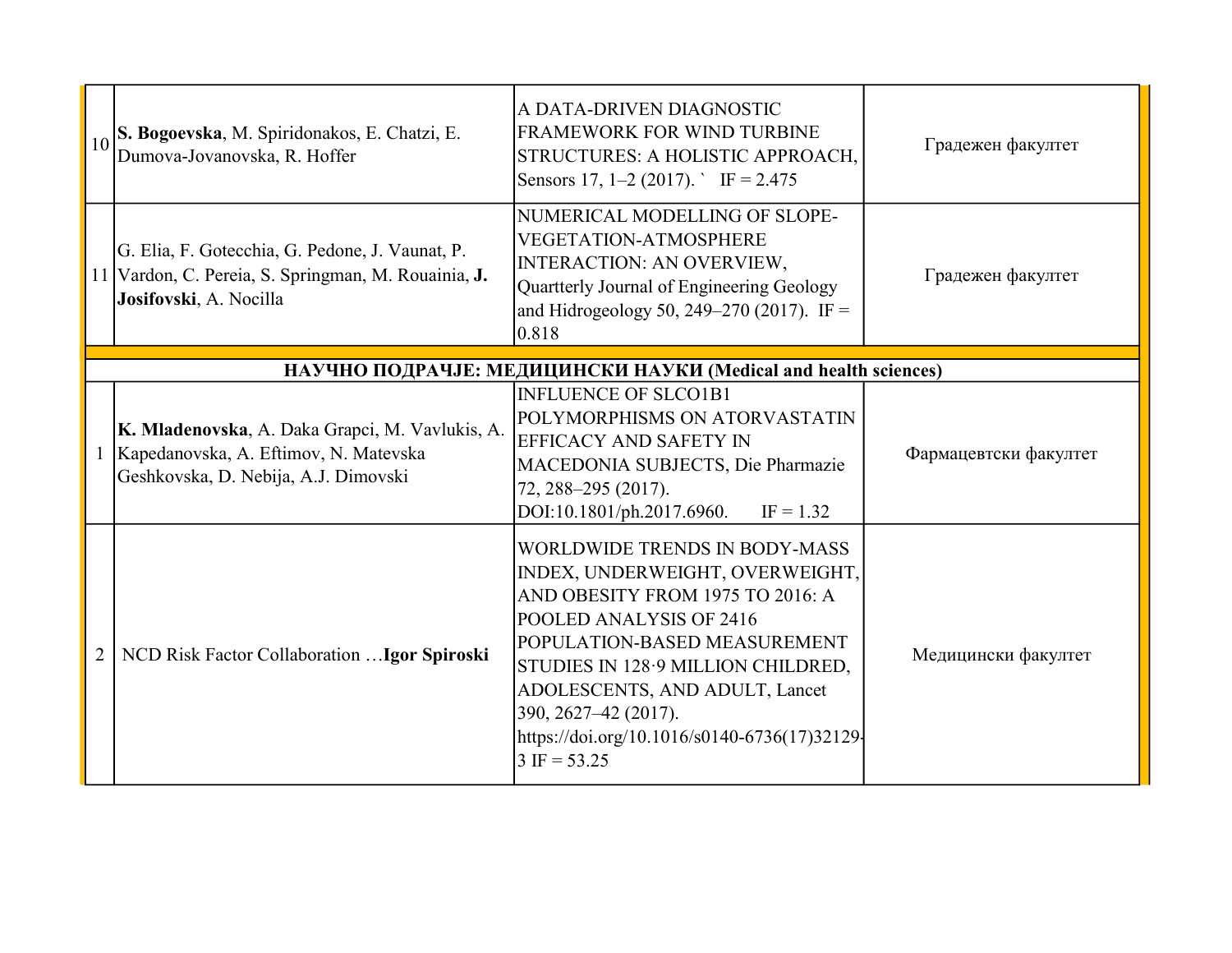| 3              | P. Evenepoel, P. D'Haese, J. Bacchetta, J. Cannata-<br>Andia, A. Ferreira, M.Haarhaus, S. Mazzaferro, MH RENAL OSTEODYSTROPHY INITIATIVE-<br>Lafage Proust, S. Salam, G. Spasovski, M.<br>Cozzolino                                                                                                | <b>BONE BIOPSY PRACTICE PATTERNS</b><br><b>ACROSS EUROPE: THE EUROPEAN</b><br>A POSITION PAPER, Nephrol. Dial.<br>Transplant. 32(10), 1608-1613 (2017). doi:<br>10.1093/ndt/gfw468. IF = $4.602$                                                                   | Медицински факултет |
|----------------|----------------------------------------------------------------------------------------------------------------------------------------------------------------------------------------------------------------------------------------------------------------------------------------------------|--------------------------------------------------------------------------------------------------------------------------------------------------------------------------------------------------------------------------------------------------------------------|---------------------|
|                | Ricci, E. Cenko, Z. Vasiljevic, G. Stankovic, S.<br>Kedev, O. Kalpak, M. Vavlukis, M. Zdravkovic, S.<br>Hinic, D. Milicic, O. Manfrini, L. Badimon, R.<br>Bugiardini,                                                                                                                              | <b>ACUTE CORONARY SYNDROME: THE</b><br>RISK TO YOUNG WOMEN, J. Am. Heart<br>Assoc. 6(12), pii: e007519 (2017). doi:<br>10.1161/JAHA.117.007519. IF = 4.45                                                                                                          | Медицински факултет |
| 5 <sup>1</sup> | J.H. Alfonso, A. Bauer, L. Bensefa-Colas, A.<br>Boman, M. Bubas, L. Constandt, M.N. Crepy, M.<br>Goncalo, J. Macan, V. Mahler, D. Mijakoski, J.M.<br>Ramada Rodilla, T. Rustemeyer, P. Spring, S.M.<br>John, W. Uter, M. Wilkinson, A.M. Giménez-Arnau Eur. Acad. Dermatol. Venereol. 31(Suppl 4), | MINIMUM STANDARDS ON<br>PREVENTION, DIAGNOSIS AND<br><b>TREATMENT OF OCCUPATIONAL AND</b><br>WORK-RELATED SKIN DISEASES IN<br><b>EUROPE - POSITION PAPER OF THE</b><br>COST ACTION STANDERM (TD 1206), J.<br>$31-43$ (2017). doi: 10.1111/jdv.14319. IF =<br>4.287 | Медицински факултет |
| 6              | V. Mahler,  D. Mijakoski                                                                                                                                                                                                                                                                           | OCCUPATIONAL SKIN DISEASES:<br><b>ACTUAL STATE ANALYSIS OF</b><br>PATIENT MANAGEMENT PATHWAYS<br>IN 28 EUROPEAN COUNTRIES. J. Eur.<br>Acad. Dermatol. Venereol. 31(Suppl 4),<br>12-30 (2017). doi: 10.1111/jdv.14316.<br>IF<br>$=4.287$                            | Медицински факултет |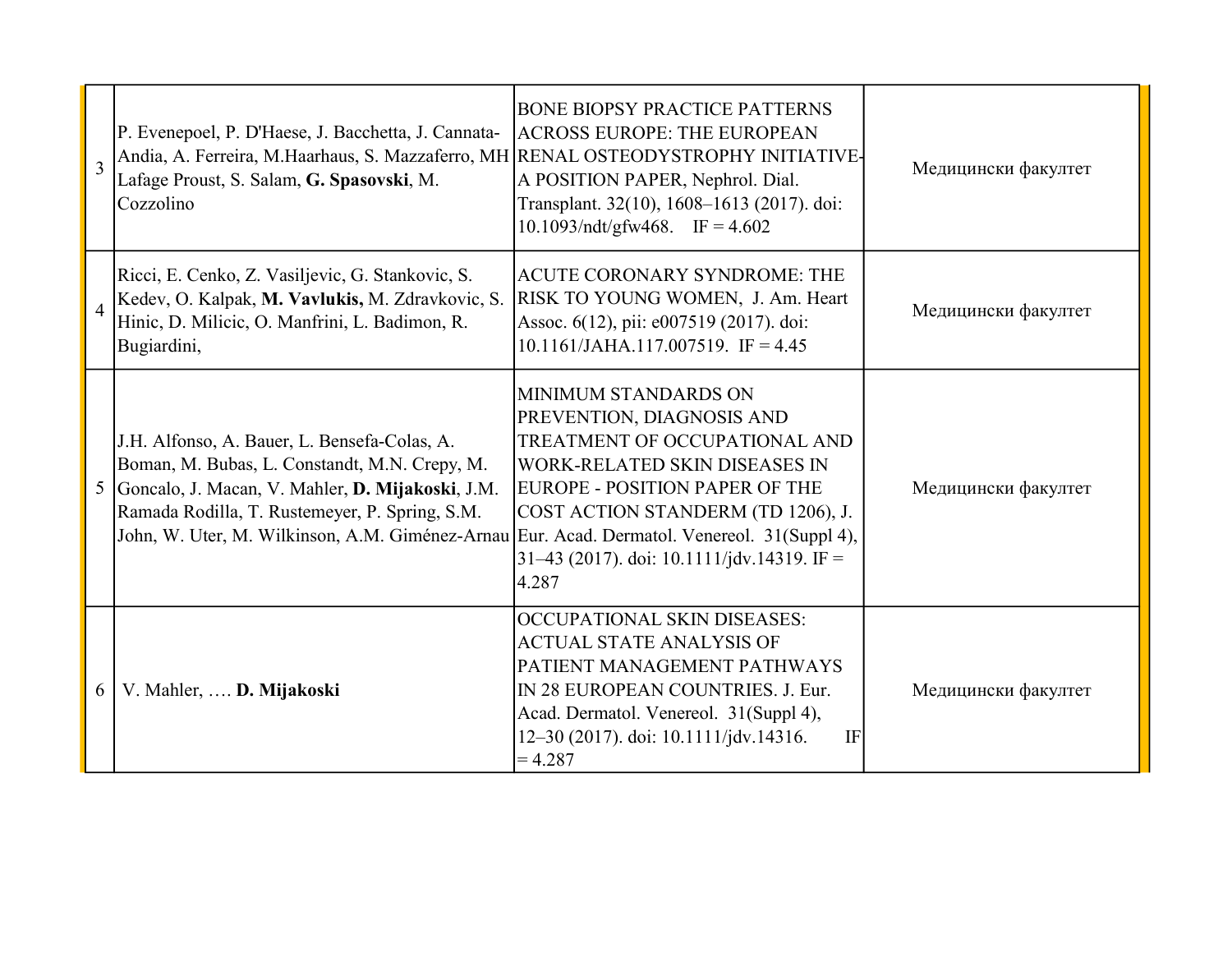| $\overline{7}$ | P. Magalhães, M. Pejchinovski, K. Markoska, M.<br>Banasik, M. Klinger, D. Švec-Billá, I. Rychlík, M.<br>Rroji, A. Restivo, G. Capasso, F. Bob, A. Schiller,<br>A. Ortiz, MV.Perez-Gomez, P. Cannata, MD.<br>Sanchez-Niño, R. Naumovic, V. Brkovic, M.<br>Polenakovic, W. Mullen, A. Vlahou, P. Zürbig, L.<br>Pape, F. Ferrario, C. Denis, G. Spasovski, H.<br>Mischak, J.P. Schanstra | <b>ASSOCIATION OF KIDNEY FIBROSIS</b><br>WITH URINARY PEPTIDES: A PATH<br>TOWARDS NON-INVASIVE LIQUID<br>BIOPSIES? Sci. Rep. 7(1), 16915 (2017).<br>doi: $10.1038/s41598-017-17083-w$ . IF =<br>4.122                                              | Медицински факултет |
|----------------|---------------------------------------------------------------------------------------------------------------------------------------------------------------------------------------------------------------------------------------------------------------------------------------------------------------------------------------------------------------------------------------|----------------------------------------------------------------------------------------------------------------------------------------------------------------------------------------------------------------------------------------------------|---------------------|
| 8              | M. Krochmal, K. Cisek, S. Filip, K. Markoska, C.<br>Orange, J. Zoidakis, C. Gakiopoulou, G. Spasovski,<br>H. Mischak, C. Delles, A. Vlahou & J. Jankowski                                                                                                                                                                                                                             | <b>IDENTIFICATION OF NOVEL</b><br>MOLECULAR SIGNATURES OF IGA<br>NEPHROPATHY THROUGH AN<br>INTEGRATIVE-OMICS ANALYSIS, Sci.<br>Rep. 7(9091), (2017). doi: 10.1038/s41598-<br>$017-09393-w$ . IF = 4.122                                            | Медицински факултет |
| 9              | F. Gadalean, M. Simu, F. Parv, R. Vorovenci, R.<br>Tudor, A. Schiller, R. Timar, L. Petrica, S.<br>Velciov, C. Gluhovschi, F. Bob, A. Mihaescu, B.<br>Timar, G. Spasovski, V. Ivan                                                                                                                                                                                                    | THE IMPACT OF ACUTE KIDNEY<br><b>INJURY ON IN-HOSPITAL MORTALITY</b><br>IN ACUTE ISCHEMIC STROKE<br>PATIENTS UNDERGOING<br><b>INTRAVENOUS THROMBOLYSIS, PLoS</b><br>One. 12(10), e0185589 (2017). doi:<br>10.1371/journal.pone.0185589. IF = 2.766 | Медицински факултет |
|                | Smith, V. L'Imperio, E. Ajello, F. Ferrario, N. `o<br>10 Mosele, M. Stella, M. Galli, C. Chinello, F.<br>Pieruzzi, G. Spasovski, F. Pagni, F. Magni                                                                                                                                                                                                                                   | THE PUTATIVE ROLE OF MALDI-MSI IN<br>THE STUDY OF MEMBRANOUS<br>NEPHROPATHY, Biochim. Biophys. Acta<br>Proteins Proteom. 1865(7), 865-874 (2017).<br>doi: 10.1016/j.bbapap.2016.11.013.<br>$IF =$<br>2.609                                         | Медицински факултет |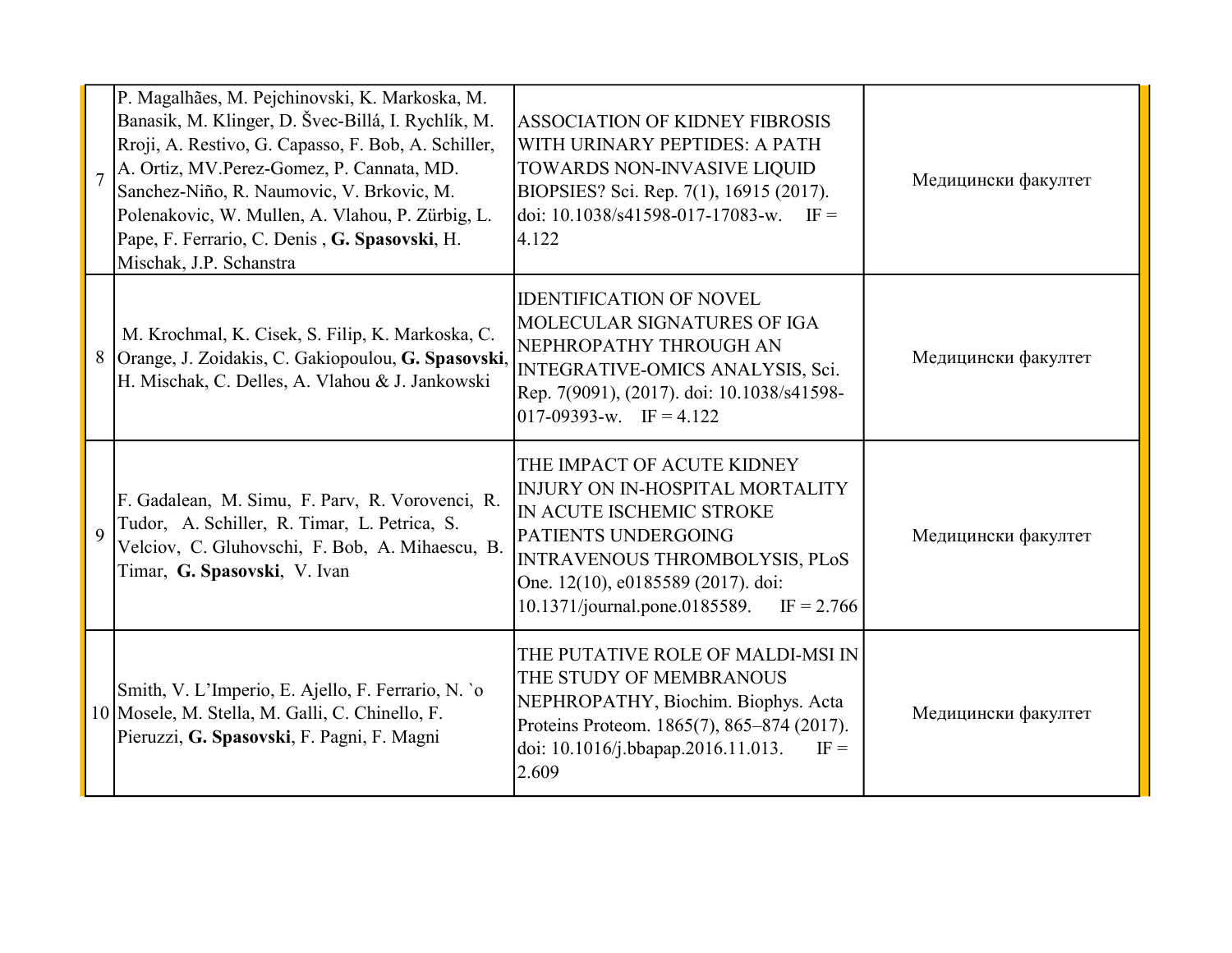|    | 11 M.J. Nieuwenhuijsen, G. Ristovska, P. Dadvand                                        | WHO ENVIRONMENTAL NOISE<br><b>GUIDELINES FOR THE EUROPEAN</b><br>REGION: A SYSTEMATIC REVIEW ON<br><b>ENVIRONMENTAL NOISE AND</b><br>ADVERSE BIRTH OUTCOMES, Int. J.<br>Environ. Res. Public Health 14(10), pii:<br>E1252 (2017). doi: 10.3390/ijerph14101252.<br>$IF = 2.145$ | Медицински факултет |
|----|-----------------------------------------------------------------------------------------|--------------------------------------------------------------------------------------------------------------------------------------------------------------------------------------------------------------------------------------------------------------------------------|---------------------|
| 12 | S. Genadieva Stavric, F. Bonello, S. Bringhen, M.<br>Boccadoro, A. Larocca              | HOW IS PATIENT CARE FOR MULTIPLE<br>MYELOMA ADVANCING? Expert Rev.<br>Hematol. 10(6), 551-561 (2017). doi:<br>10.1080/17474086.2017.1326814.<br><b>IF</b><br>$= 1.937$                                                                                                         | Медицински факултет |
| 13 | M. Rroji, N. Spahia, S. Seferi, M. Barbullushi, G.<br><b>Spasovski</b>                  | <b>INFLUENCE OF RESIDUAL RENAL</b><br>FUNCTION IN CAROTID MODELING AS<br>A MARKER OF EARLY<br>ATHEROSCLEROSIS IN DIALYSIS<br>PATIENTS, Ther. Apher. Dial. 21(5), 451-<br>458 (2017). doi: 10.1111/1744-9987.12548.<br>$IF = 1.416$                                             | Медицински факултет |
|    | M. Vavlukis, I. Kotlar, H. Taravari, L. Poposka, and PATIENT WITH PULMONARY<br>S. Kedev | CAN RIVAROXABAN BE A DRUG OF<br><b>CHOICE FOR TREATING HEPARIN-</b><br><b>INDUCED THROMBOCYTOPENIA IN A</b><br>THROMBOEMBOLISM? Anatol. J. Cardiol.<br>$18(1), 77-79 (2017)$ .doi:<br>10.14744/AnatolJCardiol.2017.7805.<br>$IF=1.271$                                         | Медицински факултет |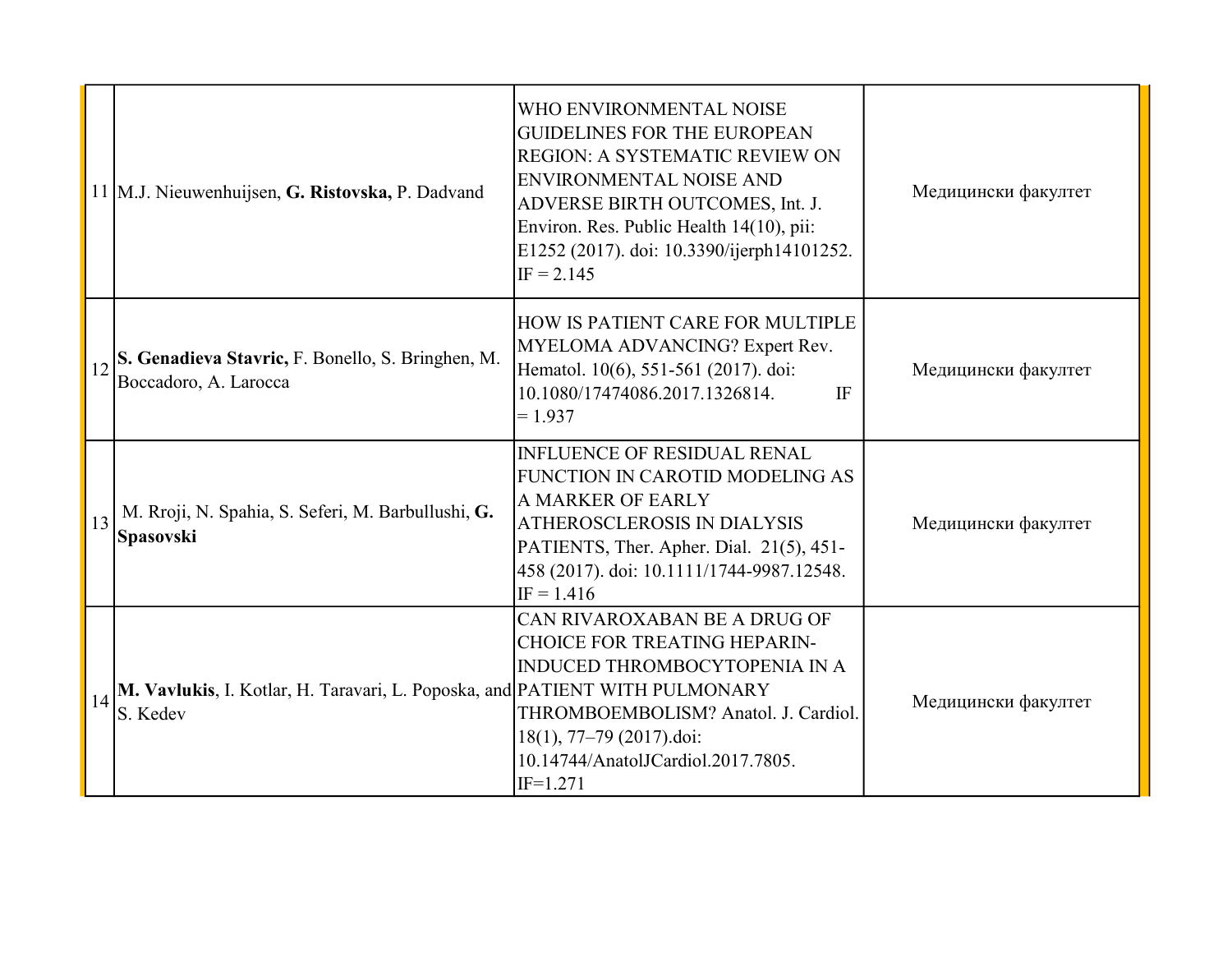|              | 15 K. Tosheska Trajkovska, S. Topuzovska                                                                                                                                                                                                                                                                                                                   | <b>HIGH-DENSITY LIPOPROTEIN</b><br><b>METABOLISM AND REVERSE</b><br><b>CHOLESTEROL TRANSPORT:</b><br><b>STRATEGIES FOR RAISING HDL</b><br>CHOLESTEROL, Anatol. J. Cardiol. 18(2),<br>149-154 (2017). doi:<br>10.14744/AnatolJCardiol.2017.7608.<br>$IF=1.271$ | Медицински факултет                                                              |
|--------------|------------------------------------------------------------------------------------------------------------------------------------------------------------------------------------------------------------------------------------------------------------------------------------------------------------------------------------------------------------|---------------------------------------------------------------------------------------------------------------------------------------------------------------------------------------------------------------------------------------------------------------|----------------------------------------------------------------------------------|
|              | G. Spasovski, R. Vanholder, B. Allolio, D. Annane,<br>S. Ball, D. Bichet, G. Decaux, W. Fenske, E. J.<br>16 Hoorn, C. Ichai, M. Joannidis, A. Soupart, R. Zietse,<br>M. Haller, S. van der Veerl, W.van Biesen, E.<br>Nagler, L. Gonzalez-Espinoza, A. Ortiz,                                                                                              | GUÍA DE PRÁCTICA CLÍNICA SOBRE EL<br>DIAGNÓSTICO Y TRATAMIENTO DE LA<br>HYPONATREMIA (HYPONATRAEMIA<br><b>DIAGNOSIS AND TREATMENT</b><br>CLINICAL PRACTICE GUIDELINES),<br>Nefrología 37(4), 357–460 (2017).<br>$IF =$<br>1.167                               | Медицински факултет                                                              |
|              | G.N. Selim, G. Spasovski, L. Tozija, L.<br>Georgievska-Ismail, B. Zafirova-Ivanovska, J.<br>17 Masin-Spasovska, I. Rambabova-Busletic, Z.<br>Petronijevic, P. Dzekova-Vidimliski, V. Ristovska,<br>V. Pusevski, O. Stojceva-Taneva                                                                                                                         | HYPOMAGNESEMIA AND CAUSE-<br><b>SPECIFIC MORTALITY IN</b><br><b>HEMODIALYSIS PATIENTS: 5-YEAR</b><br>FOLLOW-UP ANALYSIS, Int. J. Artif.<br>Organs 40(10), 542-549 (2017). doi:<br>$10.5301/i$ jao.5000611.<br>$IF = 1.133$                                    | Медицински факултет                                                              |
|              |                                                                                                                                                                                                                                                                                                                                                            | НАУЧНО ПОДРАЧЈЕ: БИОТЕХНИЧКИ НАУКИ (Agricultural and veterinary sciences)                                                                                                                                                                                     |                                                                                  |
| $\mathbf{1}$ | Silvija Krajter Ostoić, Cecil C. Konijnendijk van<br>den Bosch, Dijana Vuletić, Mirjana Stevanov, Ivana SATISFACTION WITH URBAN FORESTS<br>Živojinović, Senka Mutabdžija-Bećirović, Jelena<br>Lazarević, BiljanaStojanova, DoniBlagojević,<br>Makedonka Stojanovska, Radovan Nevenić, Špela CITIES, Urban Forestry&Urban Greening 23,<br>Pezdevšek Malovrh | <b>CITIZENS' PERCEPTION OF AND</b><br>AND GREEN SPACE: RESULTS FROM<br><b>SELECTED SOUTHEAST EUROPEAN</b><br>$93 - 103$ (2017).<br>$IF = 2.782$                                                                                                               | Факултет за шумарски науки,<br>пејзажна архитектура и<br>екоинженеринг "Ханс Ем" |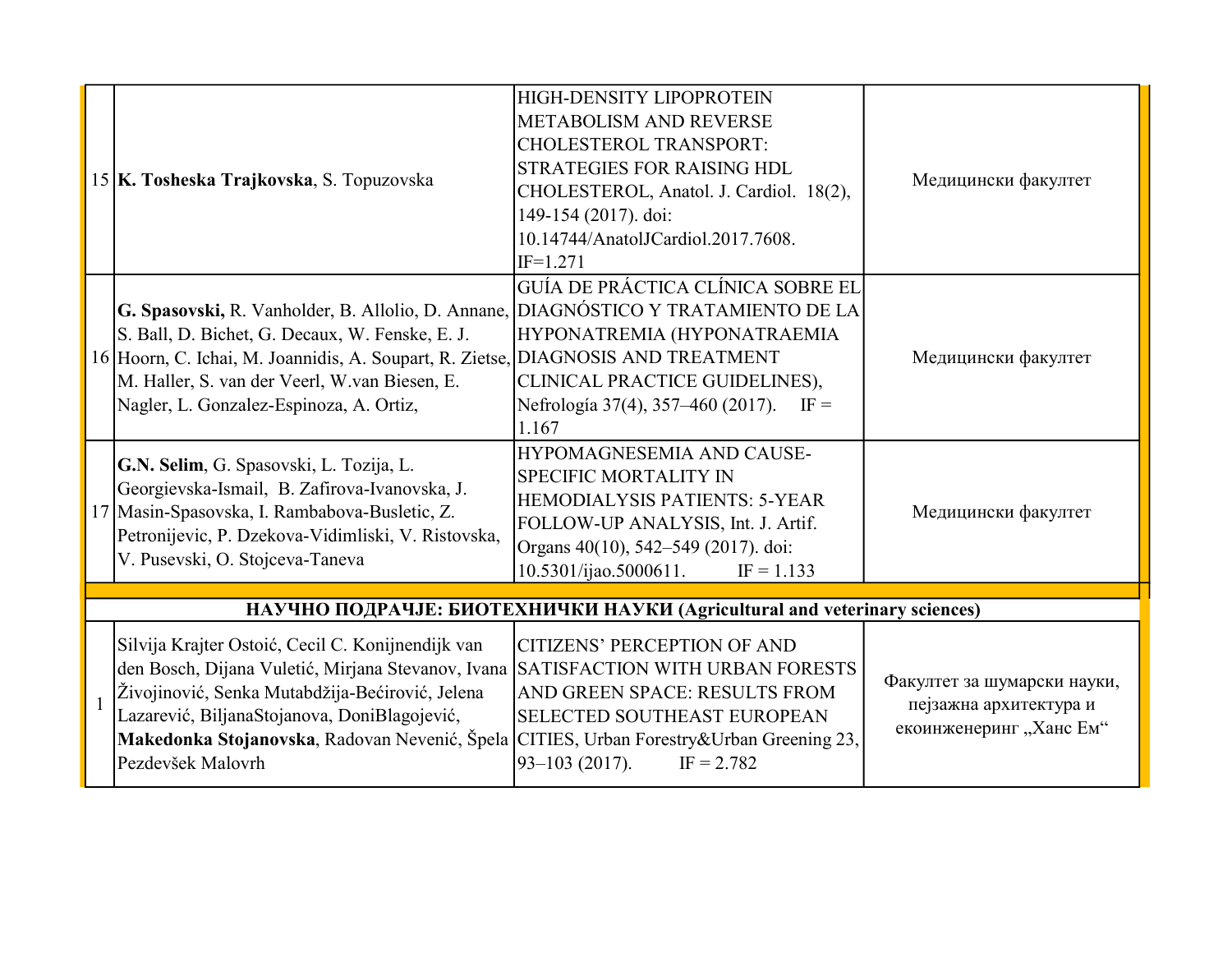| $\overline{2}$ | Pavel Cudlin, MatijaKlopčić, Roberto Tognetti,<br>Frantisek Màliš, Concepcion L. Alados, Peter Bebi,<br>Karsten Grunewald, Magdalena Zhiyanski,<br>VlatkoAndonowski, Nicola La Porta,<br>SvetlaBratanova-Doncheva, Eli Kachaunova,<br>Magda Edwards-Jonašova, Josep Maria Ninot,<br>Andreas Rigling, Annika Hoigaard, TomašZHlasny,<br>Petr Skallak, Frans Emil Wielgolaski. | DRIVERS OF TREELINE SHIFT IN<br>DIFFERENT EUROPEAN MOUNTAINS,<br>Climate research, 73, 135–150 (2017). IF =<br>1.859                                                                                                                                                                                  | Факултет за шумарски науки,<br>пејзажна архитектура и<br>екоинженеринг "Ханс Ем" |
|----------------|------------------------------------------------------------------------------------------------------------------------------------------------------------------------------------------------------------------------------------------------------------------------------------------------------------------------------------------------------------------------------|-------------------------------------------------------------------------------------------------------------------------------------------------------------------------------------------------------------------------------------------------------------------------------------------------------|----------------------------------------------------------------------------------|
|                | Igor Poljak, Marilena Idžojtić, Zlatko Šatović,<br>3 Marin Ježić, Mirna Ćurković-Perica, Bojan<br>Simovski, Jane Acevski                                                                                                                                                                                                                                                     | <b>GENETIC DIVERSITY OF THE SWEET</b><br>CHESTNUT (CASTANEA SATIVA MILL.)<br>IN CENTRAL EUROPE AND THE<br>WESTERN PART OF THE BALKAN<br>PENINSULA AND EVIDENCE OF<br><b>MARRON GENOTYPE INTROGRESSION</b><br>INTO WILD POPULATIONS, Tree Genetics<br>& Genome, 13(1), 1–13 (2017).<br>$IF =$<br>1.829 | Факултет за шумарски науки,<br>пејзажна архитектура и<br>екоинженеринг "Ханс Ем" |
| $\overline{4}$ | Daniel Pruchniewich, Ludvik Žolnierz,<br><b>VlatkoAndonovski</b>                                                                                                                                                                                                                                                                                                             | HABITAT FACTORS INFLUENCING THE<br><b>COMPETITIVE ABILITY OF</b><br>CALAMAGROSTIS EPIGEJOS (L.) ROTH<br>IN MOUNTAIN PLANT COMMUNITIES,<br>Turkish Journal of Botany 41,<br>$579 - 587(2017)$ .<br>$IF = 1.066$                                                                                        | Факултет за шумарски науки,<br>пејзажна архитектура и<br>екоинженеринг "Ханс Ем" |
| 5              | Ana Petkovska, Viktor Gjamovski, Jasmina<br>Petreska Stanoeva and Marina Stefova                                                                                                                                                                                                                                                                                             | <b>CHARACTERIZATION OF THE</b><br>POLYPHENOLIC PROFILES OF PEEL,<br><b>FLESH ANDLEAVES OF MALUS</b><br>DOMESTICA CULTIVARS USING<br>UHPLC-DAD-HESI-MSN, Natural Product<br>Communications 12(1), 35–42 (2017). IF =<br>0.809                                                                          | Земјоделски институт                                                             |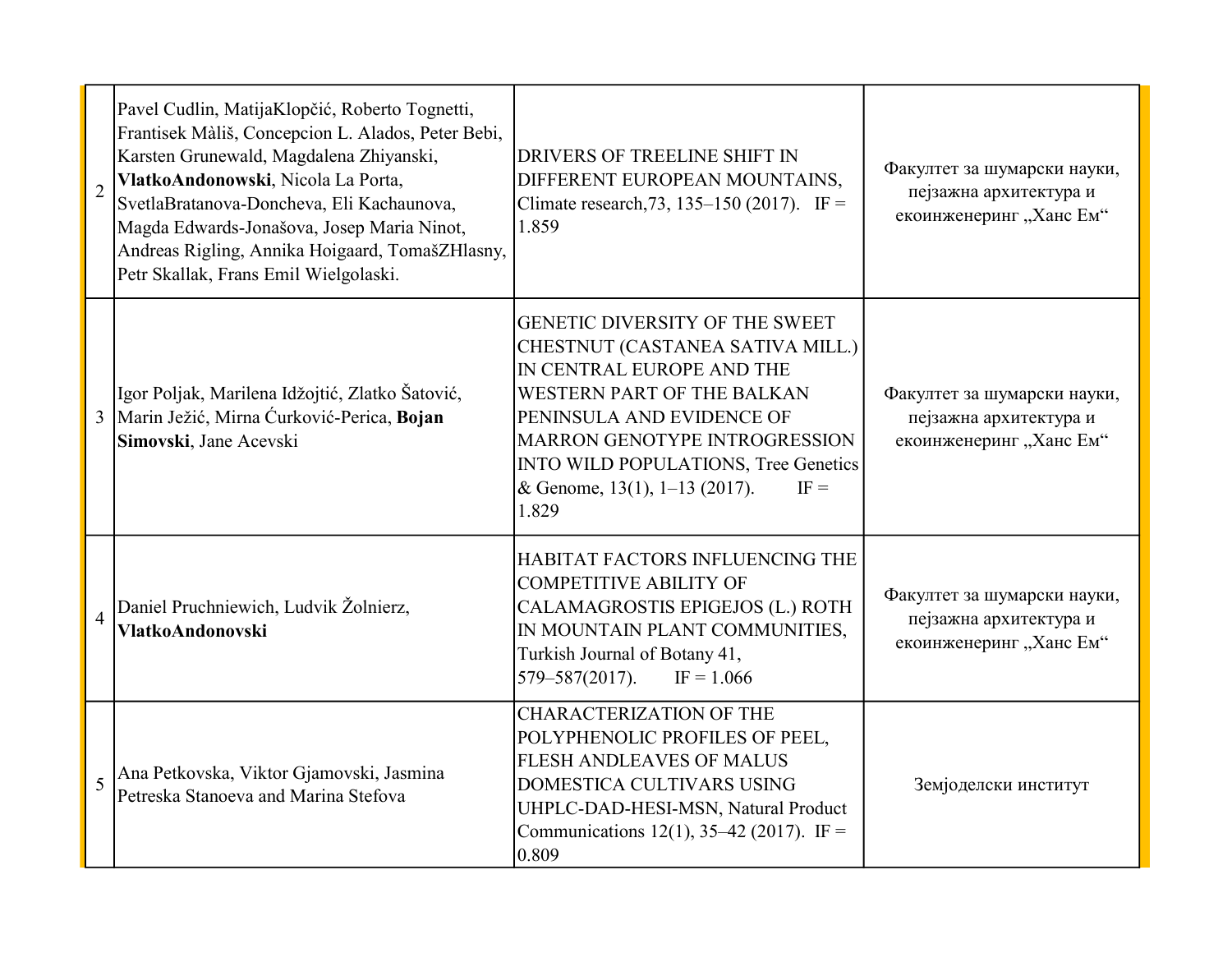|             | G. Zdunić, E. Maul, J. E. Eiras Dias, G. Muňoz<br>Organero, F. Carka, E. Maletić, S. Savvides, G. G.<br>Jahnke, Z. A. Nagy, D. Nikolić, D. Ivanišević, K.<br>6 Beleski, V. Maraš, M. Mugoša, V. Kodzulovic, T.<br>Radić, K. Hančević, A. Mucalo, K. Lukšić, L.<br>Butorac1), L. Maggioni, A. Schneider, T.<br>Schreiberand T. Lacombe | <b>GUIDING PRINCIPLES FOR</b><br><b>IDENTIFICATION, EVALUATION AND</b><br>CONSERVATION OF VITIS VINIFERA L.<br>SUBSP. SYLVESTRIS, Vitis 56, 127-131<br>(2017)<br>$IF = 0.824$                                                                                                   | Земјоделски институт                |
|-------------|---------------------------------------------------------------------------------------------------------------------------------------------------------------------------------------------------------------------------------------------------------------------------------------------------------------------------------------|---------------------------------------------------------------------------------------------------------------------------------------------------------------------------------------------------------------------------------------------------------------------------------|-------------------------------------|
|             | Nazli Ayhan, Bulent Alten, Vladimir Ivovic, Vit<br>Dvořák, Franjo Martinkovic, Jasmin Omeragic,<br>Jovana Stefanovska, Dusan Petric, Slavica<br>Vaselek, Devrim Baymak, Ozge E. Kasap, Petr Volf<br>and Remi N. Charrel                                                                                                               | DIRECT EVIDENCE FOR AN EXPANDED<br><b>CIRCULATION AREA OF THE</b><br>RECENTLY IDENTIFIED BALKAN<br><b>VIRUS (SANDFLY FEVER NAPLES</b><br><b>VIRUS SPECIES) IN SEVERAL</b><br><b>COUNTRIES OF THE BALKAN</b><br>ARCHIPELAGO, Parasites&Vectors 10:402<br>(2017).<br>$IF = 3.430$ | Факултет за ветеринарна<br>медицина |
| 8           | Luisa Ragionieri, Ana Ivanovska, Lazo Pendovski, FEMORIS MUSCLE: A COMPARATIVE<br>Francesca Ravanetti, Madda-lena Botti, Ferdinando STUDY OF A PUREBRED (NERO DI<br>Gazza, Antonio Cacchioli                                                                                                                                          | <b>INFLUENCE OF GENETIC SELECTION</b><br>ON THE MYOFIBRE TYPE<br><b>COMPOSITION OF PORCINE BICEPS</b><br>PARMA) AND COMMERCIAL HYBRID<br>PIGS (LARGE WHITE×LANDRACE<br>×DUROC), Zoomorphology 136, 279-285<br>$(2017)$ . IF = 1.242                                             | Факултет за ветеринарна<br>медицина |
| $\mathbf Q$ | Svetlana Trifunović, Milica Manojlović-Stojanoski,<br>Nataša Ristić, Branka Šošić-Juri-jević, Snežana<br>Raus Balind, Gordana Brajković, Florina Popovska-IMMUNOFLUORESCENT AND<br>Perčinić, Verica Milošević,                                                                                                                        | THE EFFECT OF MODERATE HEAT ON<br>RAT PITUITARY ACTH CELLS:<br>HISTOMORPHOMETRIC,<br>HORMO-NAL STUDYActa Veterinari-<br>Belgrade $67(4)$ , 495-507 (2017). IF = 0.604                                                                                                           | Факултет за ветеринарна<br>медицина |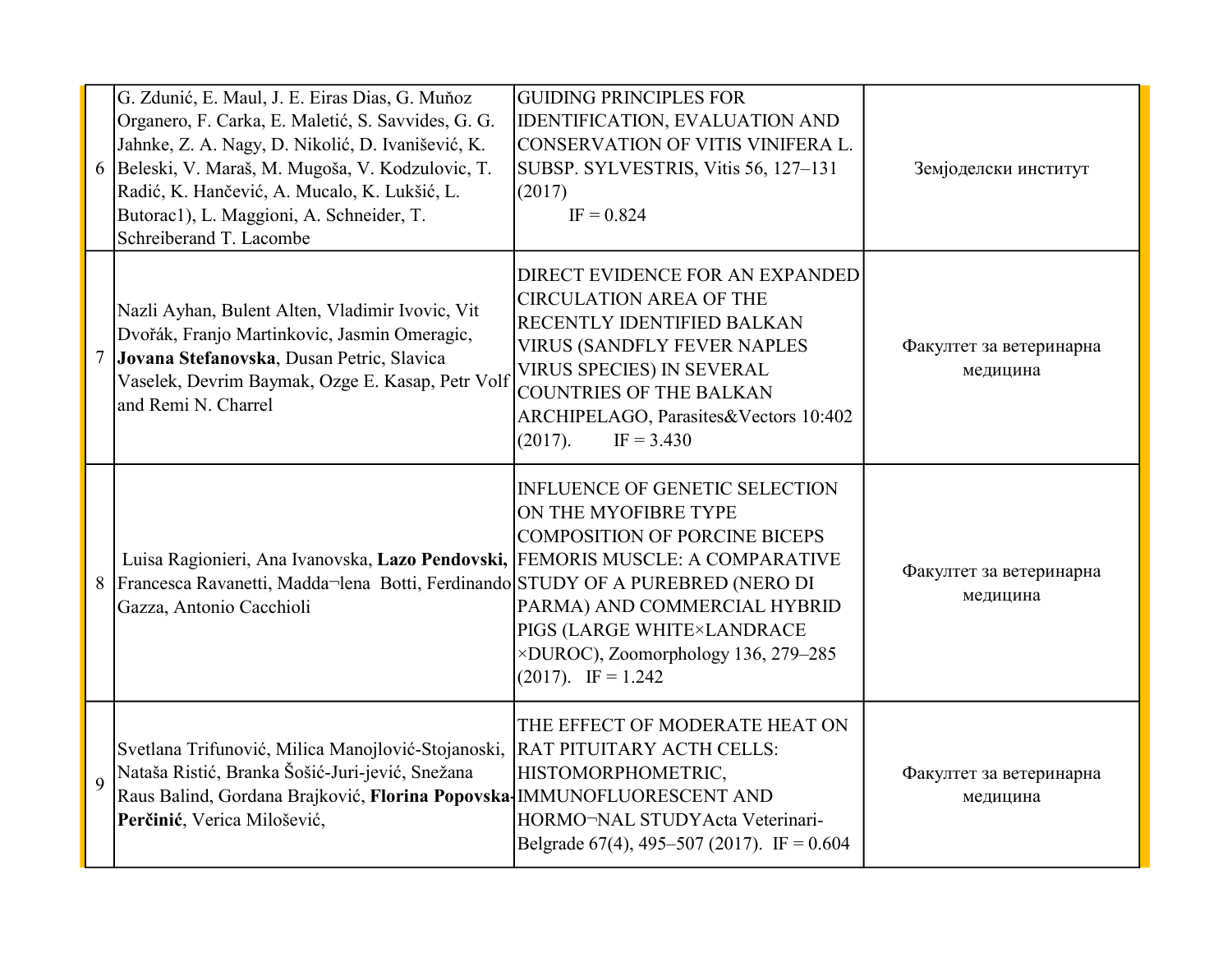|                | НАУЧНО ПОДРАЧЈЕ: ОПШТЕСТВЕНИ НАУКИ (Social sciences)                                                           |                                                                                                                                                                                                                                                                                                  |                                              |  |
|----------------|----------------------------------------------------------------------------------------------------------------|--------------------------------------------------------------------------------------------------------------------------------------------------------------------------------------------------------------------------------------------------------------------------------------------------|----------------------------------------------|--|
| 1              | Nikolina Palamidovska-Sterjadovska, Anita<br>Ciunova-Shuleska                                                  | AN INTEGRATED MODEL OF<br><b>CUSTOMER LOYALTY IN THE</b><br><b>MACEDONIAN MOBILE SERVICE</b><br>MARKET, E&M Economics and<br>Management 20 (2), 199-215 (2017). IF =<br>1.311                                                                                                                    | Економски факултет                           |  |
| $\overline{2}$ | Sasho Arsov, Vesna Bucevska                                                                                    | DETERMINANTS OF TRANSPARENCY<br>AND DISCLOSURE - EVIDENCE FROM<br>POST-TRANSITION ECONOMIES,<br>Economic Research - Ekonomska<br>Istraživanja 30 (1), 745–760 (2017). IF =<br>1.137                                                                                                              | Економски факултет                           |  |
| 3              | Anita Ciunova-Shuleska, Nikolina Palamidovska-<br>Sterjadovska, Christian Nedu Osakwe, Joseph<br>Omotoso Ajayi | THE IMPACT OF CUSTOMER<br>RETENTION ORIENTATION AND<br><b>BRAND ORIENTATION ON CUSTOMER</b><br><b>LOYALTY AND FINANCIAL</b><br>PERFORMANCE IN SMEs: EMPIRICAL<br><b>EVIDENCE FROM A BALKAN</b><br>COUNTRY, Journal of East European<br>Management Studies 22 (1), 83-104 (2017).<br>$IF = 0.750$ | Економски факултет                           |  |
| $\overline{4}$ | Zoran Mihajlovski                                                                                              | MUSICAL TEMPERAMENT FROM A<br>DEVELOPMENTAL PERSPECTIVE,<br>Croatian Journal of Education 19 (Sp.Ed.3),<br>$99 - 116(2017)$ .<br>$IF = 0.158$                                                                                                                                                    | Педагошки факултет "Св.<br>Климент Охридски" |  |
| 5              | Julija Brsakoska Bazerkoska, Mišo Dokmanović                                                                   | LEARNING BY DOING: THE EU's<br><b>TRANSFORMATIVE POWER AND</b><br><b>CONFLICTS IN THE WESTERN</b><br>BALKANS, CIRR 23 (79), 103-125 (2017).<br><b>SCOPUS</b>                                                                                                                                     | Правен факултет "Јустинијан<br>Први"         |  |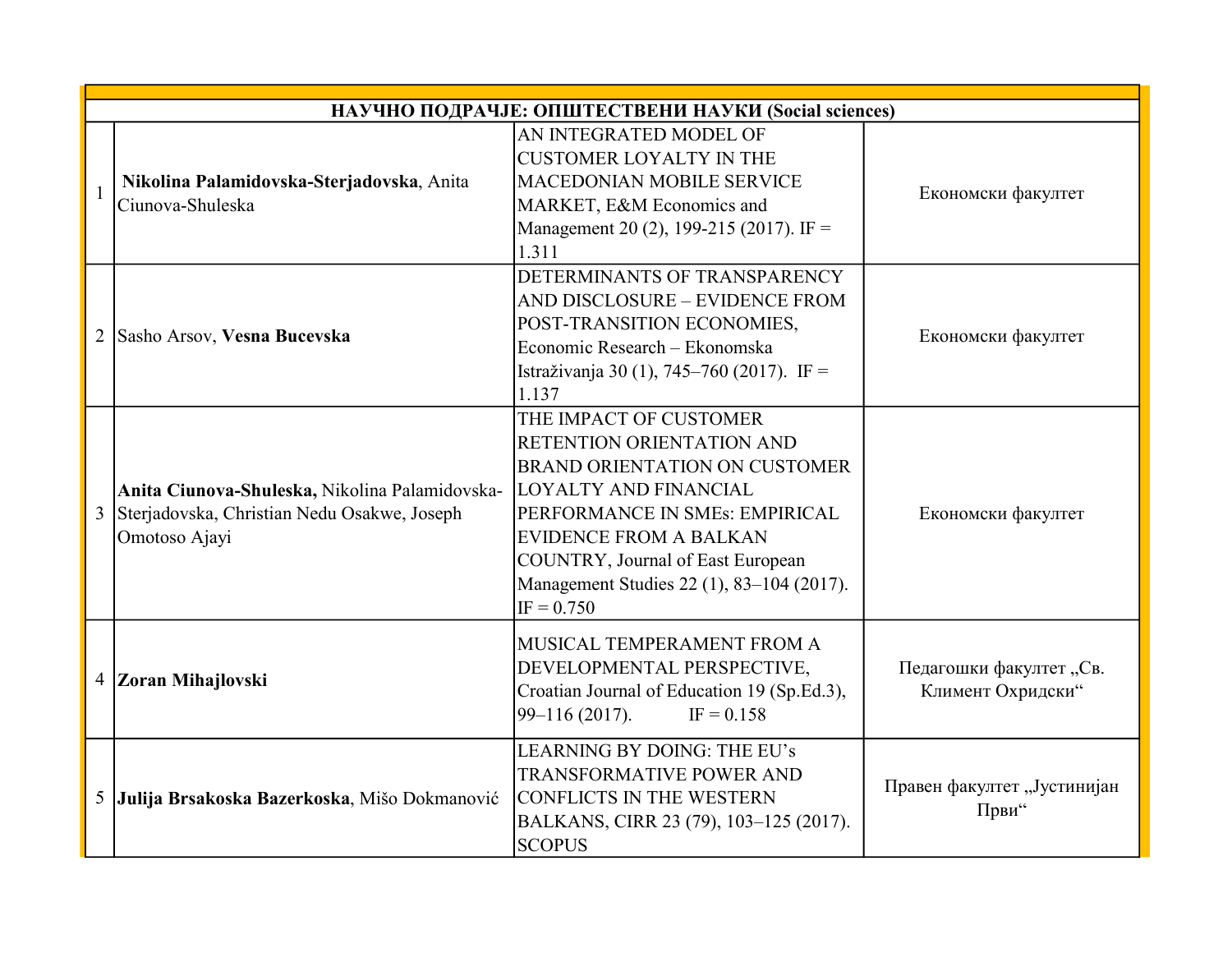|                | 6 David Preece, Vladimir Trajkovski                                                                                      | PARENT EDUCATION IN AUTISM<br>SPECTRUM DISORDER - A REVIEW OD<br>THE LITERATURE, Hrvatska Revija za<br>Rehabilitacijska Istrazivanja 53 (1), 118-128<br>$(2017)$ . SCOPUS                                                                                                  | Филозофски факултет |
|----------------|--------------------------------------------------------------------------------------------------------------------------|----------------------------------------------------------------------------------------------------------------------------------------------------------------------------------------------------------------------------------------------------------------------------|---------------------|
| $\tau$         | Vladimir Trajkovski, Doncho Donev                                                                                        | 2- YEARS JOURNAL OF SPECIAL<br>EDUCATION AND REHABILITATION -<br>A PERIOD OF CONTINUOUS<br>DEVELOPMENT, Journal of Special<br>Education and Rehabilitation 18 (1-2), 5-16<br>(2017).<br><b>SCOPUS</b>                                                                      | Филозофски факултет |
|                | 8   Daniela Dimitrova – Radojichikj,                                                                                     | PREVALENCE AND CAUSES OF<br><b>BLINDNESS AMONG MACEDONIAN</b><br>ADULT POPULATION, Journal of Special<br>Education and Rehabilitation 18 (1-2), 17-25<br>(2017).<br><b>SCOPUS</b>                                                                                          | Филозофски факултет |
| $\overline{Q}$ | Orhideja Šurbanovska, Zoran Kitkanj, Natasha<br>Ristovska                                                                | PARENTAL ACCEPTANCE / REJECTION<br>AND EMOTIONAL INTELLIGENCE<br>AMONG ADOLESCENTS WITH AND<br>WITHOUT DELINQUENT BEHAVIOR,<br>Journal of Special Education and<br>Rehabilitation 18 (3-4), 55-71 (2017).<br><b>SCOPUS</b>                                                 | Филозофски факултет |
|                | Aleksandra Karovska Ristovska, Biljana Karovska<br>10 Andonovska, Natasha Stanojkovska Trajkovska,<br>Sofija Georgievska | <b>EDUCATIONAL POLICIES AND</b><br>PRACTICAL IMPLICATIONS FOR<br>CHILDRED WITH INTELECTUAL<br><b>DISABILITY IN REPUBLIC OF</b><br>MACEDONIA, International Journal of<br>Cognitive Research in Science, Engineering<br>and Education 5 (2), 27-39 (2017).<br><b>SCOPUS</b> | Филозофски факултет |